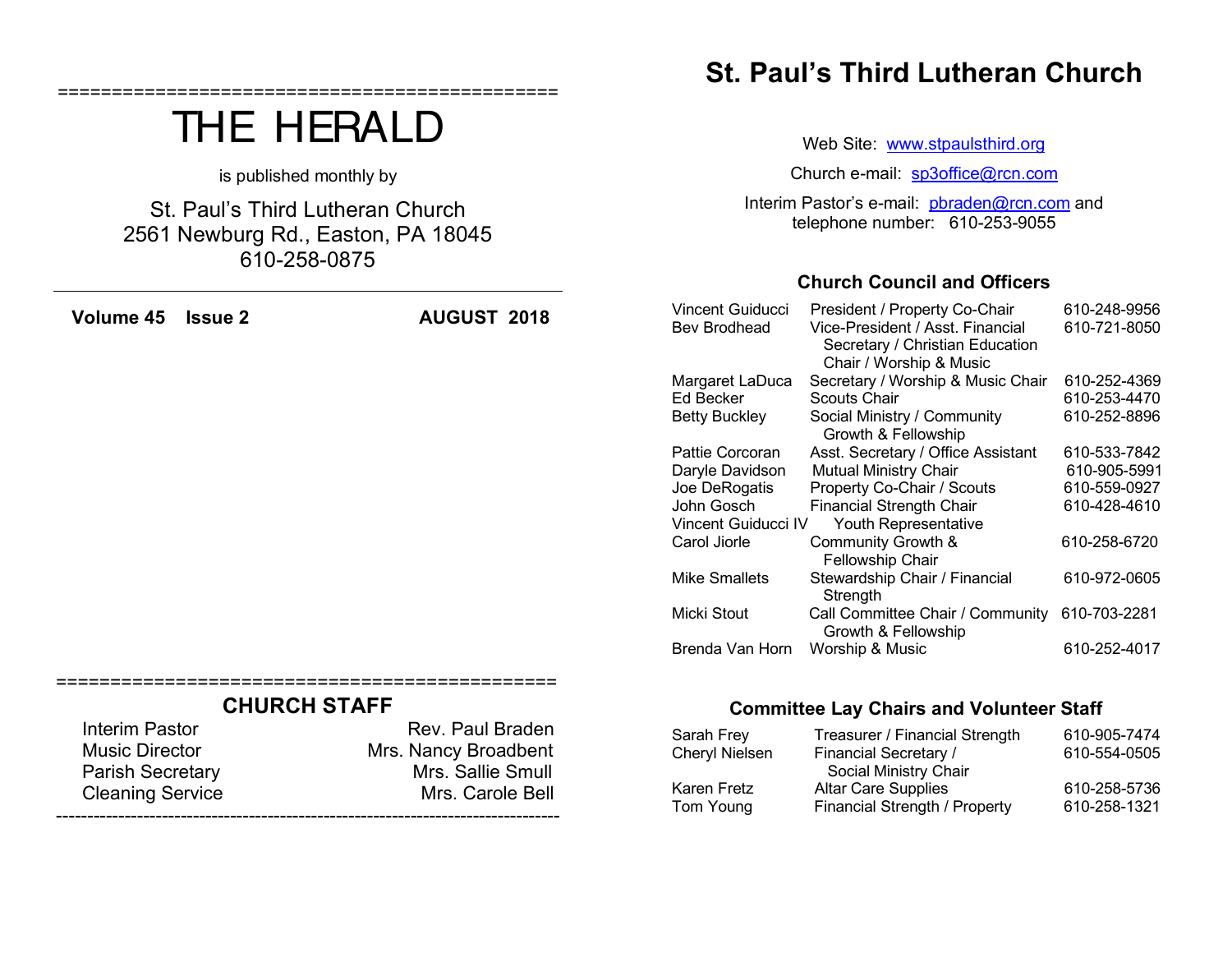### AUGUST 2018

Fog is one of a pilot's worst nightmares. You can fly hundreds of miles in a clear blue sky, with very little turbulence, and no traffic delays . . . only to have your entire trip ruined by fog at your destination. No matter how well equipped your aircraft may be, no matter how proficient you are at instrument flying, you simply can't land if you can't see the runway!

The most dangerous aspect of fog is how deceptive it can be. We're all familiar with the "pea soup" kind of fog in which you can barely see your hand in front of your face. Obviously, no sane pilot would attempt to land in such conditions! However, more frequently the fog is "patchy," meaning that one location may be totally clear, while another location only half a mile away is fogged in. In that kind of condition, the pilot can usually see patches of ground—and maybe even part of the runway—from above the fog layer.

On a day like that, a pilot can be tempted to try a landing, figuring that he will be able to find the runway at some point on the way down. The problem is that the visibility when descending through a fog layer is totally different from the visibility looking down from above. More than one pilot has crashed because of this difference. The good news about fog, however, is that a light breeze or a small change in temperature can cause the fog to dissipate rather quickly and allow for a safe landing.

I mention all this because a "fog-clearing moment" like that relates to our efforts to connect spiritually with God and others. Much of the time we go through our life in a fog of things to do, places to be, and people to please. In such conditions it is impossible to see our destination: the way of God's future.

Sometimes, like in a patchy fog, we catch a glimpse of something here or there that we feel as a nudge from God's Spirit. But these can be deceptive and require prayerful discernment. However, once in a while, if we are patient, if we take time to be quiet and listen, if we pay attention to where we are and whom we are with—we can experience a fog-clearing moment when God's presence in our life and in others around us becomes clear.

This summer promise yourself that you will take some time to connect with God and with others in your life. Such connections are more invigorating and refreshing than any vacation you might plan. And you may even be blessed with one of those fog-clearing moments!

Posts Paul

### TREASURER'S REPORT

*SURPLUS/*

|              |                      |                 | <i>SURPLUS</i> / |
|--------------|----------------------|-----------------|------------------|
|              | <i><b>INCOME</b></i> | <b>EXPENSES</b> | (SHORTAGE)       |
| JUNE         | \$ 6.691.20          | \$ 8.567.07     | $(S$ 1,875.87)   |
| YEAR-TO-DATE | \$51.332.69          | \$ 53,015.62    | $(S$ 1,682.93)   |

### THANK YOU NOTES RECEIVED

- Ø Nazareth Plate Glass Company: "Thank you for giving us the opportunity to serve you. We appreciate your business and the confidence you have placed in us." (They replaced glass in the showcase that exhibits the 150<sup>th</sup> Anniversary memorabilia.)
- Ø Our neighbor Ray Walters: "Thanks for the chimes at 12 and 6 each day. They are soothing."
- $\triangleright$  Habitat for Humanity of the Lehigh Valley: "Thank you for your donation of \$168.00. Your generous support furthers our mission in making the world a place where everyone has a decent place to live." (This was our Second Sunday recipient for March.)
- Ø St. Paul's (SS) Social Ministry: "Thank you for your recent monetary and food donations to our pantry. Your continued support is greatly appreciated."

### FALL SCHEDULE

Our **Worship Service** continues at 10 AM. Beginning Sunday, September 9, **Sunday School** starts at 8:45 AM. All children ages 3 through  $6<sup>th</sup>$ grade are welcome. **Coffee Hour** will follow the worship service. The new sign-up sheet will be posted in the Narthex. Anyone who would like to bake and/or serve as hostess, please See Sallie Smull or Betty Buckley for more information.

### VACATION

If you are planning an August get-away, remember the church continues to function in your absence. Don't take a vacation from your financial support for all the ministries at St. Paul's III. Maybe now would be a good time to consider joining Thrivent's Simply Giving program. An amount determined by you is automatically deducted monthly from your bank account. See Sarah Frey for more information. If you do travel, please let us know so that we can include you in the Sunday prayers.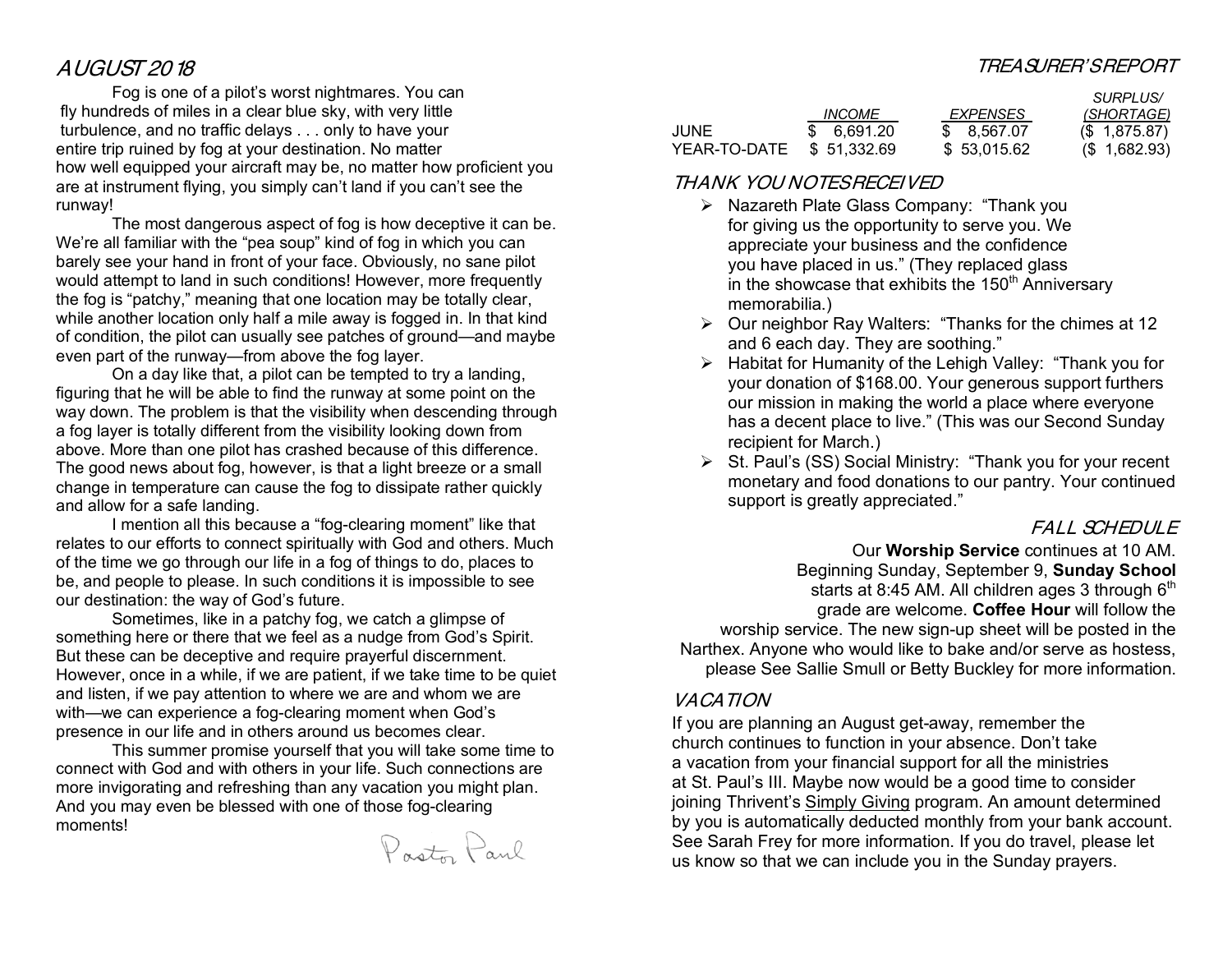### *MILESTONES*

#### GRADUATES

- v RJ GUFFY (grandson of Barbara Miller) graduated from Easton Area High School in June. He plans to attend Moravian College where he will play football and lacrosse.
- v MORGAN COLVER (granddaughter of Carol English) also graduated from Easton Area High School. She will attend Northampton Community College, majoring in criminal justice.

### DEATHS

We extend our sympathy and prayers Kim Weimert and family on the death of her mother Rose Wunderly on June 25. Pastor Paul officiated at private graveside services.

We also extend our sympathy and prayers to Barbara Pflugler and the family of her sister Judy Perry who died on July 4. There was a Memorial Service at the George Bensing Funeral Home, Bath, on July 28 with Pastor Chris Druckenmiller officiating.

## *CHRISTIAN EDUCATION*

### VACATION BIBLE SCHOOL: " Mark et place 29 A.D."

The end of June was very busy when we ombined with Arndt's and Hope Lutheran churches to present a joint Vacation Bible School. Seventy-nine children were brought back to the year 29 A.D. to the time Jesus began his ministry. Each "tribe" traveled together to experience the busy marketplace with daily stories, music, crafts, games and snacks.

The mission project of the week brought in over \$220 to donate to families in Puerto Rico who were devastated by Hurricane Maria nine months ago. These donations will assist with the rebuilding of and replacing roofs on homes and buildings.

Over 35 youth and adults helped out with preparations, setting-up or working with the children throughout the week! We were blessed with so many hands pitching in to make this experience meaningful! Thank you to everyone who donated money for bread, bought t-shirts, and helped buy craft supplies. Thank you to all who spent the week with us and watched it all come together. It was a memorable week for all involved!

## *COMMUNITY GROWTH & FELLOWSHIP*

### RUMMAGE SALE

Total amount received from the Rummage Sale held in June was almost \$700.00! This includes profits from the Bake Sale and food items sold. A GIGANTIC THANK YOU to all who donated, assisted at the sale, and helped with set-up and clean-up. It was truly a team effort! These proceeds were donated to the Crime Victim's Council of the Lehigh Valley.

### PRAYER HEALING BLANKETS

The Healing Blanket Ministry here at St. Paul's III is for everyone—whether a church member or not. The idea behind the blanket is that the person be healed in body, mind, and spirit. They are on the center table in the Narthex. Please sign the green book when you take one.

## *150th ANNIVERSARY EVENTS*

*August:* collection of 150 24-count boxes of Crayola crayons to give to the students at Paxinosa Elementary School

*September 22:* Oldies Dance. Dig out your poodle skirts and dancing shoes! It will be held in Fellowship Hall from 7 to 10 PM. Refreshments will be served and there is NO admission fee. Watch for details in the weekly bulletins and in September's *Herald*.

- *October 14:* visit from Bishop Zeiser of NEPA Synod followed by a scrumptious brunch;
- *December:* children's Christmas party and a family Christmas get-together.

If you have any ideas, or want to be involved in any of these projects, please see Joyce Gosch, Chairperson.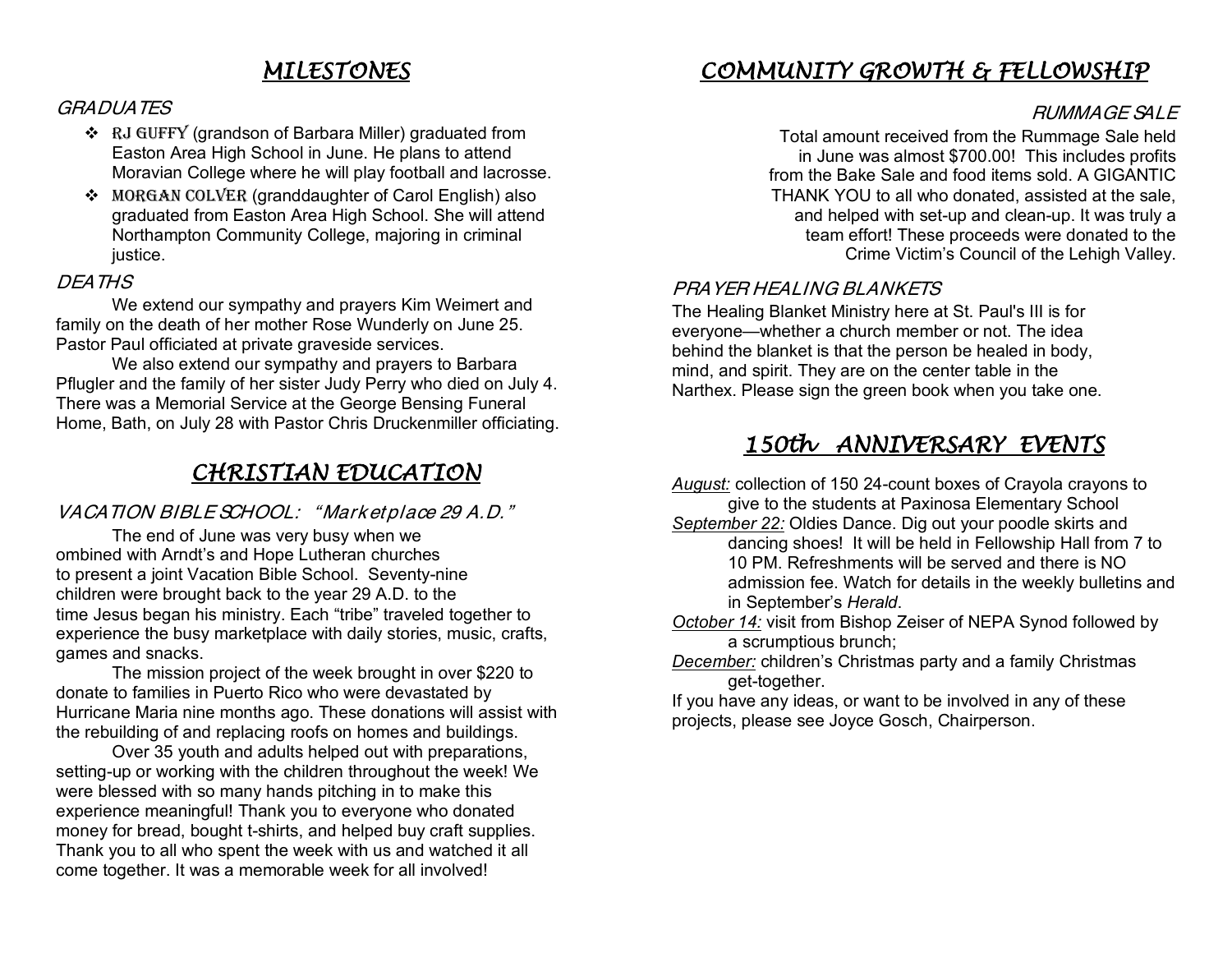### FROM t he MUSIC DIRECTOR'SBENCH

I have a daughter who lives in Chicago, a sister who lives in Las Vegas, and a niece who lives, with my four little grand-nieces and nephew, in Greece. We all miss them, and never feel that we see them as much as we'd like. Of course, there are phone calls, emails, and video chats, but it's not the same as seeing and interacting with them in person.

Many of you are probably in the same situation—it's a fact of life in this day of moving out, and moving up, and moving on. Families aren't together in the way that they used to be. Lots of holiday dinners are with friends and neighbors, because family is too far away.

But if we could, if it were practical, wouldn't we see our family every chance we could get? We need the contact, the support, and the encouragement and love they give us. We work hard to keep in touch and keep those relationships strong, even at a distance.

Have you thought about your church family? Do you work as hard at that relationship? We have the opportunity to have a family at St. Paul's Third—supportive, encouraging, loving—with the others we see, and with God. Do you take advantage of it? Do you make an effort to keep in touch? It's so much easier than with our families in Chicago, or Las Vegas, or wherever yours is. This church family is right here, all the time.

If I knew I could see my kids every Sunday at 10 AM, you can be sure I'd be there; and the interaction would keep me going until the next time I saw them. You have a family you can see every Sunday at ten (a Father for sure, and lots of sisters and brothers) and the togetherness will keep you going through your week.

Come to the family reunion.

# *AUGUST*

PARISH SECRETARY'S HOURS: Monday, Tuesday & Thursday: 9 a.m. - 2 p.m.

### In the EVENT of CANCELLATION

If it is necessary to cancel some of our activities, for whatever reason, please tune in to WFMZ, channel 69 on your TV, or call the church office and select option 226.

EMAIL ADDRESS Office: sp3office@rcn.com

### WFR PAGF

If you have information you want to add to our web page, email the information to the church office. The *Herald* is also available on-line at www.stpaulsthird.org

 $DIRECTORY -$  There is an updated email directory in the church office, should you need information.

### **DEADLINE for the SEPTEMBER issue of the Herald is JULY 15.**

Cut out the following information and keep it in your wallet!

### **St. Paul's III Lutheran Church 2561 Newburg Road, Easton, PA 18045 (610) 258-0875**

| <b>Hospital Codes:</b>                |     |
|---------------------------------------|-----|
| Easton:                               | L35 |
| St. Luke's (Bethlehem, not Anderson): | 316 |
| Lehigh Valley Health Network          |     |
| (including Muhlenberg):               | 316 |

If you are admitted to the hospital, please give them our code so they can notify us of your admittance. A family member should still inform the church office so visitation arrangements can be made.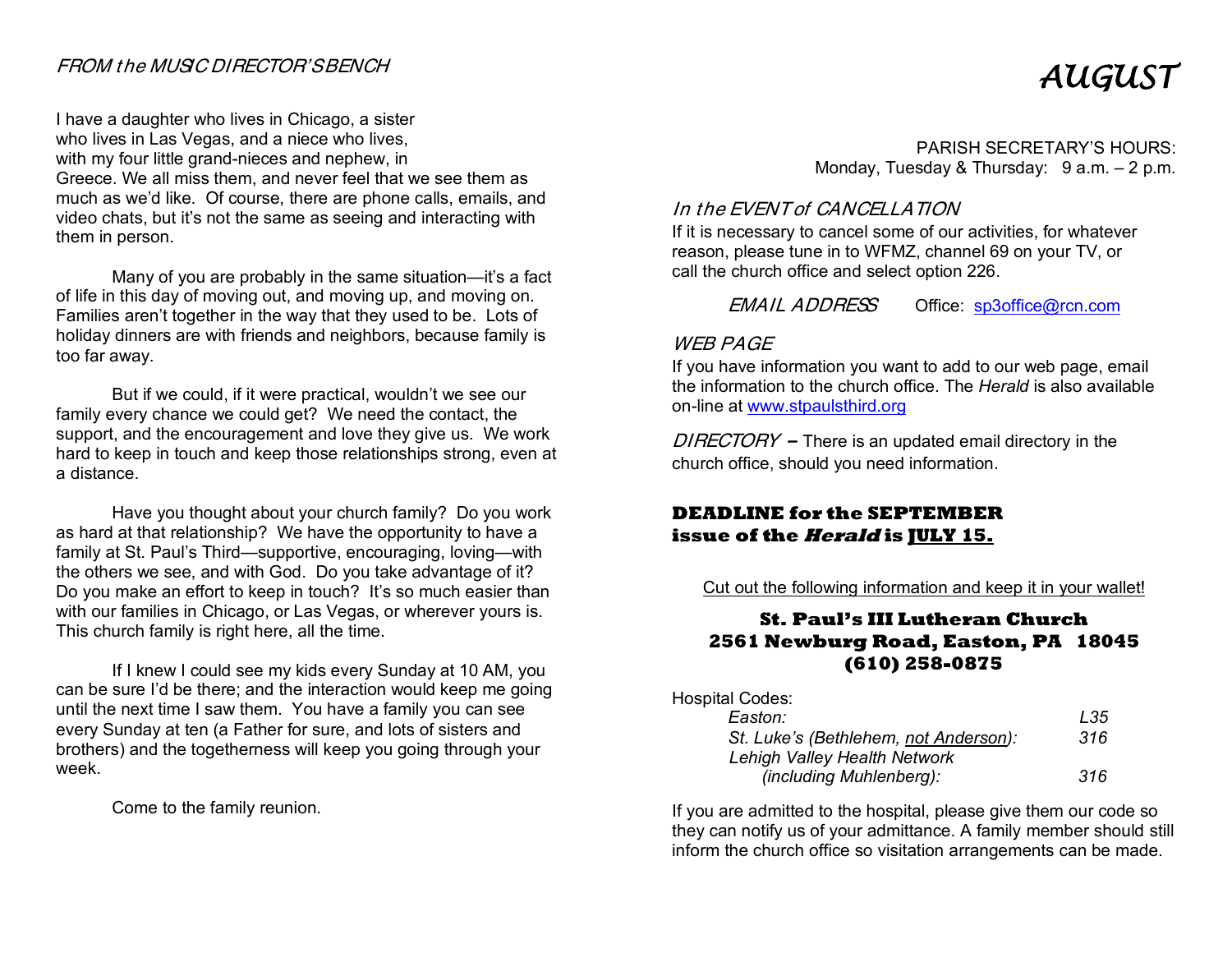## *SOCIAL MINISTRY*

### SECOND SUNDAY

Remember that the second offering received during worship on the second Sunday of each month is used to support various social ministry agencies and issues in our local community, Synod, ELCA, and our world. In June we collected \$157.00 for the Summer Nights Program at the Easton Area Community Center and in July we collected \$162.00 for Safe Harbor. **In August, the recipient will be the Boys and Girls Club of Easton.** Please continue to support these worthwhile programs.

BETHI FHEM/FASTON MISSION INGATHERING

The Ingathering for the Bethlehem/Easton Mission District will be held on Wednesday, December 5, 2018. Our congregation's designated item is 180 bars of soap and 180 washcloths. You can wrap each bar in a washcloth and fasten it with a rubber band or donate the items and we will assemble them. There are containers to collect these items in the Gathering Area. We have 103 packets so far!

### FOOD BANK DONATIONS

Remember to bring canned and non-perishable goods for three area food banks—ProJeCt, Salvation Army, and St. Paul's Lutheran South Side ("12 Baskets Full"). There is a list of needed items next to the Food Bank collection basket on the table in the Gathering Area.

### CENTER for ANIMAL HEALTH and WELFARE

The Center is always in need of towels, sheets, blankets, kitty litter, cat and dog food, laundry detergent, bleach, and office supplies. It depends almost solely on donations for its operation. Remember, animals are no longer euthanized unless absolutely necessary (illness, history of bad behavior). If you need any items picked up, contact Georgi Weiser.

### ST. PAUL'S STITCHERS

This group meets on the first Wednesday of each month at 9 AM in Fellowship Hall. A knowledge of sewing is not required. We make tie-quilts for Safe Harbor and lap robes for Gracedale. We also prepare and deliver lunch to Safe Harbor.

## **Schedule of People Serving in**

| <b>AUGUST 5</b>         | 10 AM - PENTECOST 11                |
|-------------------------|-------------------------------------|
| Acolyte                 | <b>Bella Guiducci</b>               |
| <b>Ushers</b>           | Shirley Stillo, Lisa Meixsell       |
| Reader                  | <b>Jeff Stout</b>                   |
| <b>Communion Assts.</b> | Margaret LaDuca, Jeff & Micki Stout |
| <b>Prayer Partner</b>   | Bev Brodhead                        |
| Greeter                 | <b>Joy Sales</b>                    |
| Counting Team #1 A      |                                     |

| <b>AUGUST 12</b>      | 10 AM - PENTECOST 12                    |
|-----------------------|-----------------------------------------|
| Acolyte               | Sarah Frey                              |
| <b>Ushers</b>         | John Gosch, Ann Young, Betty Buckley,   |
|                       | Sallie Smull                            |
| Lay Reader            | <b>Cheryl Nielsen</b>                   |
| Communion Assts.      | Bev Brodhead, Tom Young, Cheryl Nielsen |
| <b>Prayer Partner</b> | Margaret LaDuca                         |
| Greeter               | Joyce Gosch                             |
| Counting Team #2 A    |                                         |
|                       |                                         |

| <b>AUGUST 19</b>        | 10 AM - PENTECOST 13                               |  |
|-------------------------|----------------------------------------------------|--|
| Acolyte                 | Margaret LaDuca                                    |  |
| <b>Ushers</b>           | Vincent Guiducci, Lisa Meixsell                    |  |
| Lay Reader              | <b>Rich Weiser</b>                                 |  |
| <b>Communion Assts.</b> | Margaret LaDuca, Daryle Davidson,<br>Georgi Weiser |  |
| <b>Prayer Partner</b>   | Carol Jiorle                                       |  |
| Greeters                | Ed & Sue Becker                                    |  |
| Counting Team #3 A      |                                                    |  |